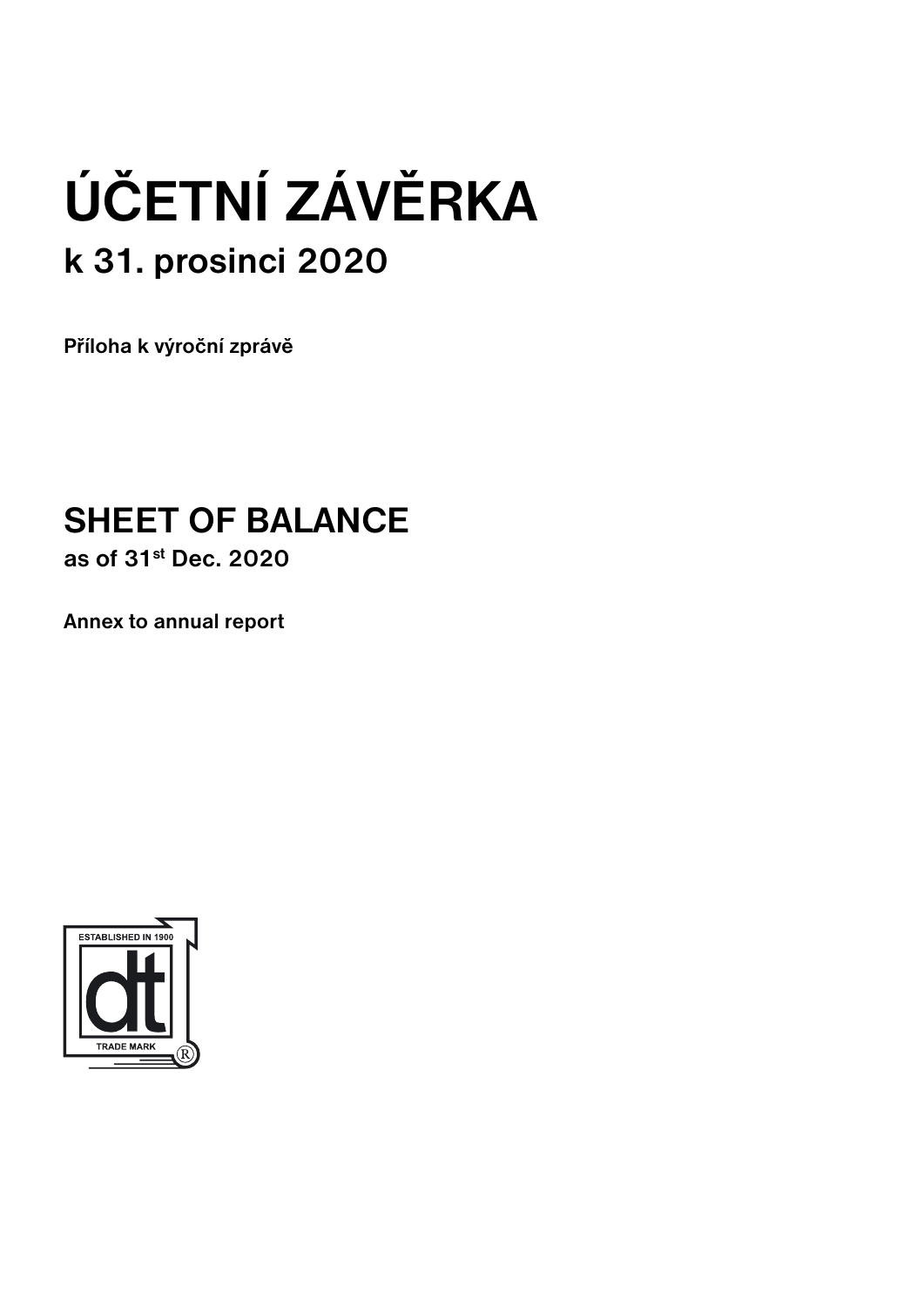# VÝKAZ ZISKŮ A ZTRÁTY PROFIT AND LOSS ACCOUNT

(v celých tis. Kč  $\neq$  in CZK thousand)

|      | Rok / Year   Měsíc / Month | IČO / Organization Ident. No. |
|------|----------------------------|-------------------------------|
| 2020 |                            | 4 6 9 6 2 7 7 8               |

Obchodní firma účetní jednotky Accounting unit trade name: DT – Výhybkárna a strojírna, a.s.

Sídlo nebo místo bydliště účetní jednotky Registered address: Dolní 100

# 796 01 Prostějov

| <b>Označení</b><br><b>Designation</b> | <b>Text</b><br>Text                                                         |           | Skutečnost v účetním období<br><b>Actual results in accounting</b><br>period |  |
|---------------------------------------|-----------------------------------------------------------------------------|-----------|------------------------------------------------------------------------------|--|
|                                       |                                                                             | 2020      | 2019                                                                         |  |
| I.                                    | Tržby z prodeje výrobků a služeb                                            | 1 350 797 | 1 269 613                                                                    |  |
|                                       | Revenues from products and services sold                                    |           |                                                                              |  |
| Ш.                                    | Tržby za prodej zboží<br>Revenues from the goods sold                       | 6 233     | 3 867                                                                        |  |
| А.                                    | Výkonová spotřeba                                                           |           |                                                                              |  |
|                                       | Operating expenses                                                          | 737 781   | 656 374                                                                      |  |
| В.                                    | Změna stavu zásob vlastní činnosti                                          | $-26668$  | $-19064$                                                                     |  |
|                                       | Own goods change of stock                                                   |           |                                                                              |  |
| C.                                    | Aktivace                                                                    | $-27851$  | $-17567$                                                                     |  |
|                                       | Activation                                                                  |           |                                                                              |  |
| D.                                    | Osobní náklady                                                              | 368 477   | 349793                                                                       |  |
|                                       | Personal expenses                                                           |           |                                                                              |  |
| Ε.                                    | Úpravy hodnot v provozní oblasti<br>Operational sphere values adjustment    | 79858     | 140 417                                                                      |  |
| E.1.                                  | Úpravy hodnot dlouhodobého majetku                                          |           |                                                                              |  |
|                                       | Intangible assets adjustment                                                | 90 179    | 114 645                                                                      |  |
| E.2.                                  | Úpravy hodnot zásob                                                         |           |                                                                              |  |
|                                       | Stock values adjustment                                                     | 951       | 14876                                                                        |  |
| E.3.                                  | Úpravy hodnot pohledávek                                                    | $-11272$  | 10896                                                                        |  |
|                                       | Receivables values adjustment                                               |           |                                                                              |  |
| III.                                  | Ostatní provozní výnosy                                                     | 18018     | 23 607                                                                       |  |
|                                       | Other operational revenues                                                  |           |                                                                              |  |
| F.                                    | Ostatní provozní náklady                                                    | 130 355   | 105 453                                                                      |  |
| $\star$                               | Other operational expenses<br>Provozní výsledek hospodaření                 |           |                                                                              |  |
|                                       | Revenues from operating activities                                          | 113 116   | 81 681                                                                       |  |
| $IV. + V.$                            | Výnosy z dlouhodobého finančního majetku                                    |           |                                                                              |  |
|                                       | Revenues from range of finance                                              | 0         | 770                                                                          |  |
| $G. + H$                              | Náklady související s dlouhodobým fin. majetkem                             |           |                                                                              |  |
|                                       | Expenses in connection with long-termed intangible assets                   | 0         | 254 912                                                                      |  |
| VI.                                   | Výnosové úroky a podobné výnosy                                             | 690       | 310                                                                          |  |
|                                       | Revenues from interest and similar revenues                                 |           |                                                                              |  |
| I.                                    | Úpravy hodnot a rezervy ve finanční činnosti                                | 0         | $-260770$                                                                    |  |
|                                       | Adjustments of values and reserves in financial activity                    |           |                                                                              |  |
| J.                                    | Nákladové úroky a podobné náklady<br>Expenses interest and similar expenses | 5 206     | 4 3 9 3                                                                      |  |
| VII.                                  | Ostatní finanční výnosy                                                     |           |                                                                              |  |
|                                       | Other financial revenues                                                    | 13 215    | 8 2 2 9                                                                      |  |
| К.                                    | Ostatní finanční náklady                                                    |           |                                                                              |  |
|                                       | Other financial expenses                                                    | 16760     | 6214                                                                         |  |
| $\star$                               | Finanční výsledek hospodaření                                               | -8061     | 4560                                                                         |  |
|                                       | Revenues from operating activities                                          |           |                                                                              |  |
| $\star \star$                         | Výsl. hospodaření před zdaněním                                             | 105 055   | 86 241                                                                       |  |
|                                       | Economic income prior tax                                                   |           |                                                                              |  |
| L.                                    | Daň z příjmů<br>Income tax                                                  | 42 210    | 42 791                                                                       |  |
| M.                                    | Převod podílu na výsledku hospodaření společníkům                           |           |                                                                              |  |
|                                       | Transfer of yield part from Profit / Loss to the Partners                   | O         | 0                                                                            |  |
| $***$                                 | Hosp. výsledek za účetní období                                             |           |                                                                              |  |
|                                       | Profit /Loss for accounting period                                          | 62 845    | 43 450                                                                       |  |
| $^\star$                              | Čistý obrat za účetní období                                                | 1 388 953 | 1 306 396                                                                    |  |
|                                       | Net Profit/Loss for accounting period                                       |           |                                                                              |  |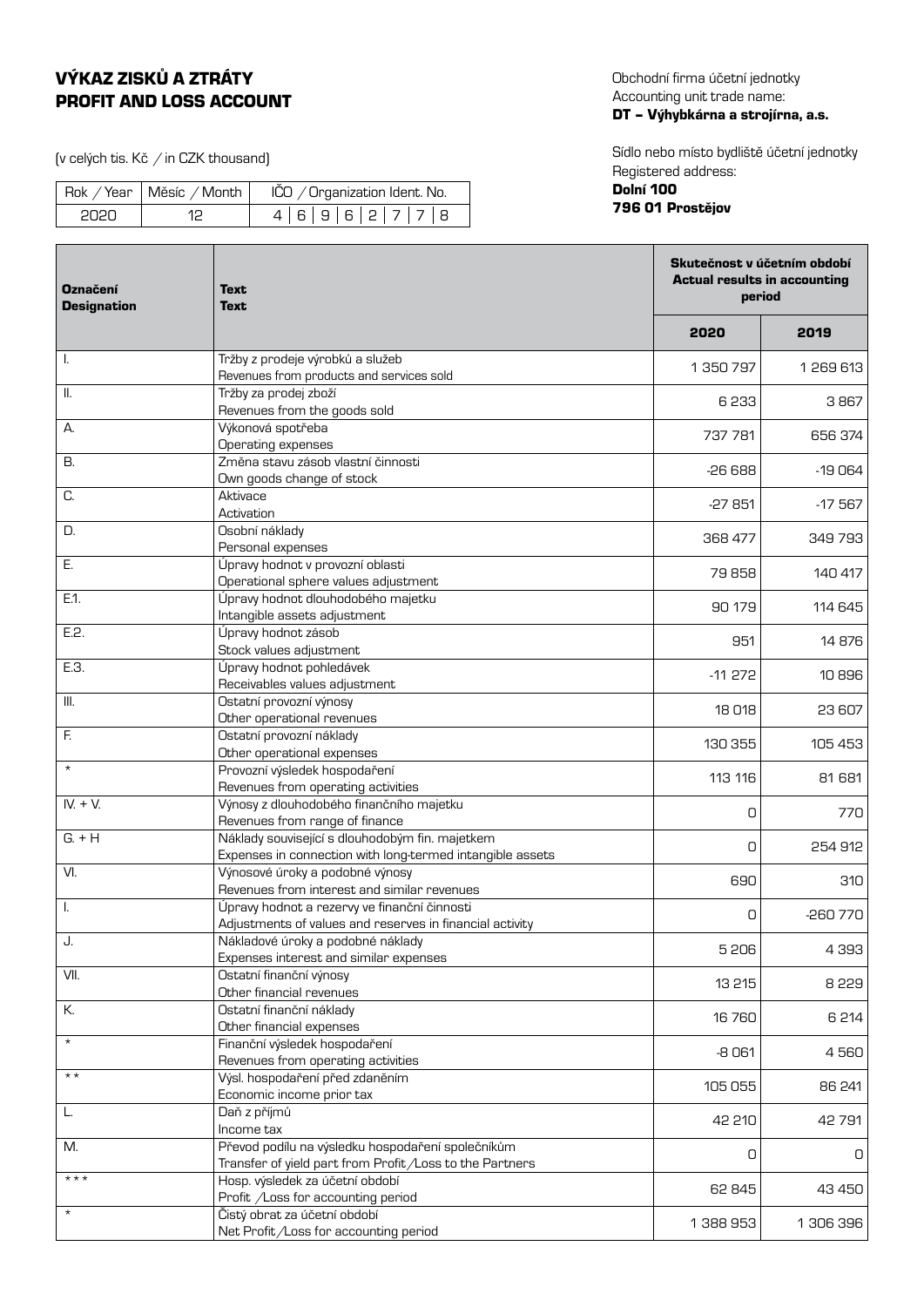# ROZVAHA BALANCE SHEET

(v celých tis. Kč  $\neq$  in CZK thousand)

|       | Rok / Year   Měsíc / Month | IČO / Organization Ident. No. |
|-------|----------------------------|-------------------------------|
| -2020 | 12.                        | 4 6 9 6 2 7 7 8               |

Obchodní firma účetní jednotky Accounting unit trade name: DT – Výhybkárna a strojírna, a.s.

Sídlo nebo místo bydliště účetní jednotky Registered address:

# Dolní 100 796 01 Prostějov

| <b>Označení</b><br><b>Designation</b> | <b>Aktiva</b><br><b>Assets</b>                                                                       |              | Skutečnost v účetním období<br><b>Actual results in accounting</b><br>period |  |
|---------------------------------------|------------------------------------------------------------------------------------------------------|--------------|------------------------------------------------------------------------------|--|
|                                       |                                                                                                      | 2020         | 2019                                                                         |  |
|                                       | <b>AKTIVA CELKEM / TOTAL ASSETS</b>                                                                  | 1784192      | 1 687 074                                                                    |  |
| А                                     | Pohledávky za upsaný vlastní kapitál / Receivables for capital subscription                          | 0            | 0                                                                            |  |
| B                                     | Stálá aktiva / Fixed assets                                                                          | 726887       | 671 720                                                                      |  |
| B.I.                                  | Dlouhodobý nehmotný majetek / Intangible fixed assets                                                | 14 152       | 12891                                                                        |  |
| B.II.                                 | Dlouhodobý hmotný majetek / Tangible fixed assets                                                    | 667 600      | 614 884                                                                      |  |
| B.III.                                | Dlouhodobý finanční majetek / Financial investments                                                  | 45 135       | 43 945                                                                       |  |
| <b>B.III.1.</b>                       | Z toho: podíly v ovládaných a řízených osobách<br>Ownership in enterprise with controlling influence | 43733        | 42 543                                                                       |  |
| C                                     | Oběžná aktiva / Current assets                                                                       | 950 234      | 879 637                                                                      |  |
| C.I.                                  | Zásoby / Inventory                                                                                   | 453 421      | 459 221                                                                      |  |
| C.II.                                 | Pohledávky / Receivables                                                                             | 193 109      | 197 208                                                                      |  |
| C.II.1.                               | Dlouhodobé pohledávky / Long-term receivables                                                        | 6686         | 530                                                                          |  |
| C.I.I.2.                              | Krátkodobé pohledávky / Short-term receivables                                                       | 186 423      | 196 678                                                                      |  |
| C.III.                                | Krátkodobý finanční majetek / Short-term assets                                                      | O            | 0                                                                            |  |
| C.IV.                                 | Peněžní prostředky / Short-term financial accounts                                                   | 303 704      | 223 208                                                                      |  |
| D.                                    | Časové rozlišení / Accruals                                                                          | 107 071      | 135 717                                                                      |  |
| <b>Označení</b>                       | <b>Pasiva</b><br><b>Liabilities</b><br><b>Actual results in accounting</b><br>period                 |              | Skutečnost v účetním období                                                  |  |
| <b>Designation</b>                    |                                                                                                      |              |                                                                              |  |
|                                       |                                                                                                      |              |                                                                              |  |
|                                       |                                                                                                      |              |                                                                              |  |
|                                       |                                                                                                      | 2020         | 2019                                                                         |  |
|                                       | <b>PASIVA CELKEM / TOTAL LIABILITIES</b>                                                             | 1 784 192    | 1687074                                                                      |  |
| А                                     | Vlastní kapitál / Equity                                                                             | 1 121 506    | 1097868                                                                      |  |
| A.I.                                  | Základní kapitál / Registered capital                                                                | 600 000      | 600 000                                                                      |  |
|                                       | z toho: základní kapitál zapsaný v OR / Basic equity registered in Trade register                    | 600 000      | 600 000                                                                      |  |
| A.II.                                 | Ážio a kapitálové fondy / Agio and Capital funds                                                     | 15 340       | 13948                                                                        |  |
| A.III.                                | Fondy ze zisku / Profit funds                                                                        | 82 415       | 80 341                                                                       |  |
| A.IV.                                 | Výsledek hospodaření minulých let / Retained earnings                                                | 360 906      | 360 129                                                                      |  |
| A.V.                                  | Výsledek hopodaření běžného účetního období / Profit and loss of current accounting period           | 62 845       | 43 450                                                                       |  |
| A.VI.                                 | Rozhodnutí o zálohové výplatě podílů na zisku / Decision on the advance payment of profit share      | Ο            | n.                                                                           |  |
| $B.+C.$                               | Cizí zdroje / Liabilities                                                                            | 662 686      | 589 206                                                                      |  |
| В.                                    | Rezervy / Reserves                                                                                   | 351 225      | 275 650                                                                      |  |
| C.                                    | Závazky / Liabilities                                                                                | 311 461<br>O | 313 556<br>0                                                                 |  |
| C.I.<br>C.II.                         | Dlouhodobé závazky / Long-term payables<br>Krátkodobé závazky / Short-term payables                  | 311 461      | 313 556                                                                      |  |

| Sestaveno dne:<br>6.5.2021<br>Date:                          |                                                                                          | Podpisový záznam statutárního orgánu<br>Statutory body signature:<br>Ing. Roman Šlézar<br>předseda představenstva          |  |
|--------------------------------------------------------------|------------------------------------------------------------------------------------------|----------------------------------------------------------------------------------------------------------------------------|--|
| Právní forma účetní jednotky:<br>Accounting unit legal form: | Předmět podnikání:<br>Vývoj, výroba a montáž vyhrazených kolejových zařízení v dopravě.  |                                                                                                                            |  |
| a. s.<br>joint stock company                                 | Objects of business:<br>Development, production and assembly of given railway equipment. | Chairman of Board of Directors<br>Ing. Marek Smolka<br>místopředseda představenstva<br>Vice-Chairman of Board of Directors |  |